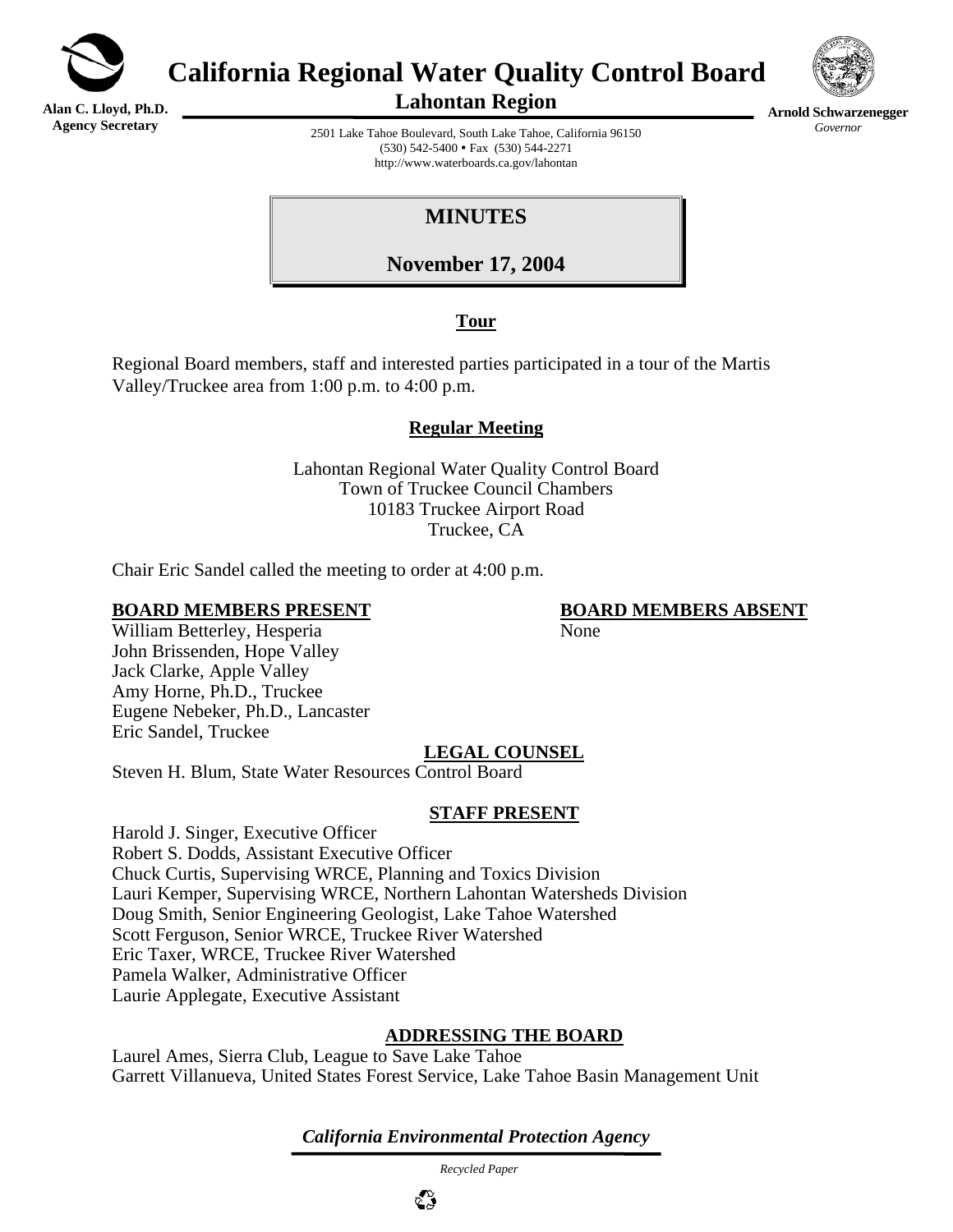### **1. Executive Officer's Report**

Mr. Singer discussed the following items from the November 2004 written report:

Item No. 1 – 300,000 Gallons of Treated Sewage Released to Upper Truckee River (STPUD)

Item No. 2 – October 15 Grading Deadline Variances

Item No. 3 – Municipal NPDES Permit Update

Item No. 4 – Caltrans Lacks Progress in Meeting 2008 Tahoe Basin Retrofit **Requirements** 

Item No. 6 – Los Angeles County Sanitation Districts No. 14 (Lancaster Water Reclamation Plant) and No. 20 (Palmdale Water Reclamation Plant)

- The Los Angeles County Sanitation District (LACSD) petitioned the State Water Resources Control Board (State Board) to review both cease and desist orders adopted by the Lahontan Regional Board at the October meeting. The State Board has not decided if the petitions will be heard.

- Regional Board staff is reviewing LACSD's proposal for containment and remediation of the groundwater plume at the Palmdale facility.

- The Board may be asked to extend a time schedule contained in waste discharge requirements for the LACSD Lancaster facility related to toxicity in effluent and receiving waters.

Item No. 7 – Technical Impracticability Waiver and Containment Zone Proposed for Sites 37, 133, 120 and 321 at Edwards Air Force Base, Kern County

Item No. 8 – Molycorp, Status Update

Steven Blum discussed a petition filed by Trout Unlimited and a joint petition filed by the California Department of Fish and Game and the United States Fish and Wildlife Service against the Lahontan Regional Board for failure to adopt an NPDES permit for rotenone application at Silver Creek. The State Board likely will hear the petitions.

Mr. Singer discussed the violations report, a portion of a California Performance Review Commission report related to the State Board and the Regional Water Quality Control Boards (RWQCBs), and a proposed Memorandum of Understanding between the State Board, RWQCBs and the California Department of Forestry related to monitoring to be imposed on nonfederal forestry projects. Mr. Singer also discussed the Regional Board's 2005 meeting schedule and raised the possibility of canceling the January meeting and scheduling the February meeting in the south.

The afternoon session of the Board meeting adjourned at 4:35 p.m.

ಭಿ

*California Environmental Protection Agency*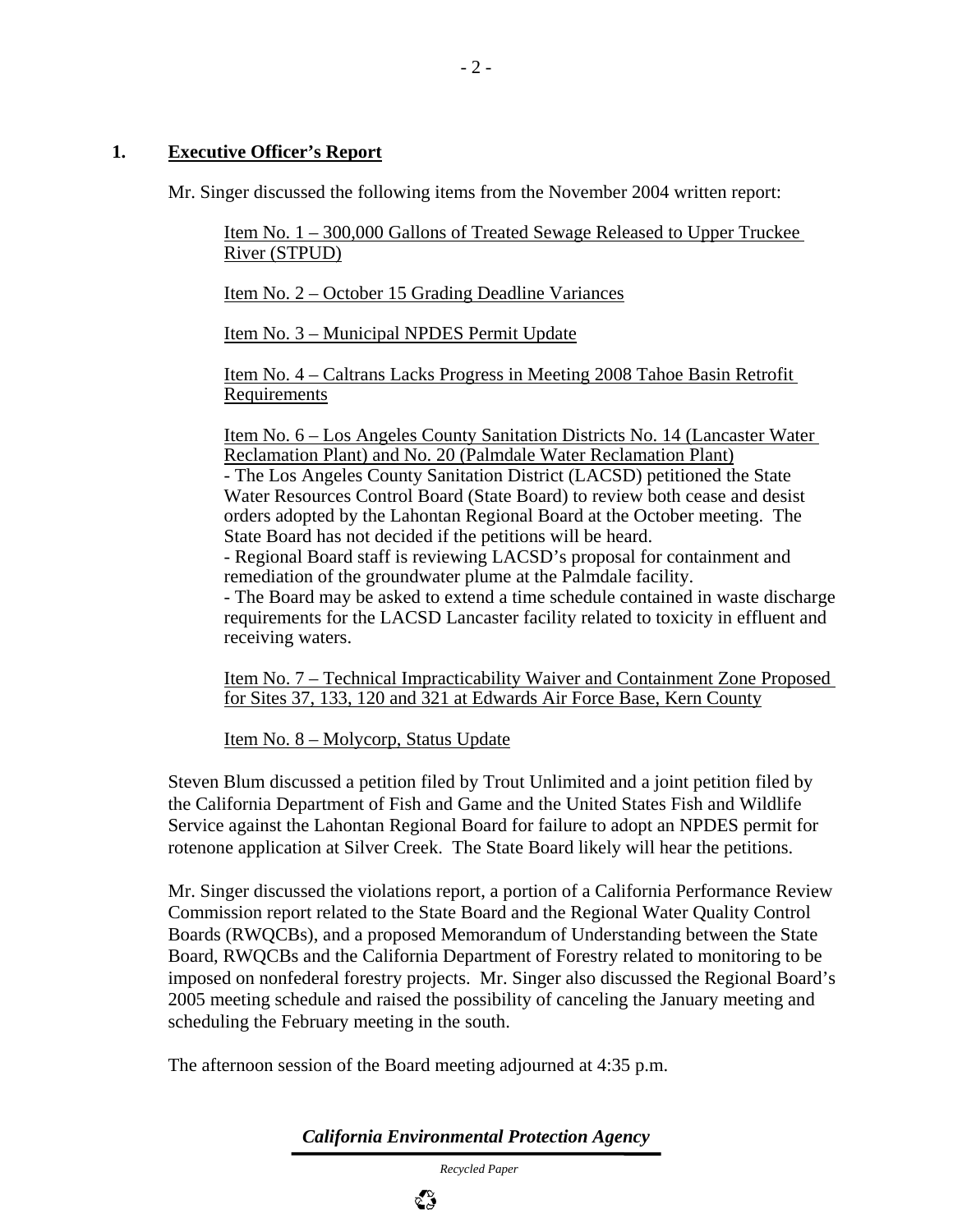### **Regular Meeting, Continued 7:00 p.m., November 17, 2004**

Chair Eric Sandel called the meeting to order at 7:00 p.m. Board members present: William Betterley, John Brissenden, Jack Clarke, Amy Horne and Eugene Nebeker.

# **2. PUBLIC FORUM**

No one addressed the Board during the Public Forum.

## **3. MINUTES**

• **Motion:** Moved by William Betterley, seconded by Jack Clarke and **unanimously carried** to adopt the July 26-27, 2004 minutes as proposed.

The September 8-9, 2004 minutes will be considered at a future meeting.

# **4. ADOPTION OF UNCONTESTED CALENDAR**

• **Motion:** Moved by William Betterley, seconded by Amy Horne and **unanimously carried** to adopt Items 5 and 7 on the Uncontested Calendar as proposed.

# **ENFORCEMENT ACTION**

#### **6. Public Hearing – Rescission of Cease and Desist Order No. 6-91-857 for Discharges or Threatened Discharges of Wastes within the Stones-Bengard Subdivision, APN 065-210-01, Eagle Lake, Lassen County**

Lauri Kemper, Supervising WRCE with the Board's South Lake Tahoe office, noted Mr. Babb connected to the Stones-Bengard Community Services District sewer system and recommended the Board adopt the Resolution rescinding the cease and desist order.

• **Motion:** Moved by Jack Clarke, seconded by William Betterley and **unanimously carried** to adopt the Resolution rescinding the cease and desist order as proposed.

## **STATUS REPORTS**

### **8. Update on Pathway 2007 – An Interagency Effort and Collaborative Public Process to Complete the Lake Tahoe TMDL, Update Tahoe Regional Planning Agency's Regional Plan and Update Lake Tahoe Basin Management Unit's Land Management Plan**

Lauri Kemper, Supervising WRCE with the Board's South Lake Tahoe office, introduced two members of the Pathway 2007 steering team: Irene Davidson, U.S. Forest Service - Lake Tahoe Basin Management Unit, and Gordon Barrett, Tahoe Regional Planning Agency.

Ms. Kemper gave an overview of Pathway 2007 and drew the Board's attention to the website at www.pathway2007.org. She noted the Regional Board would be given future

*California Environmental Protection Agency*